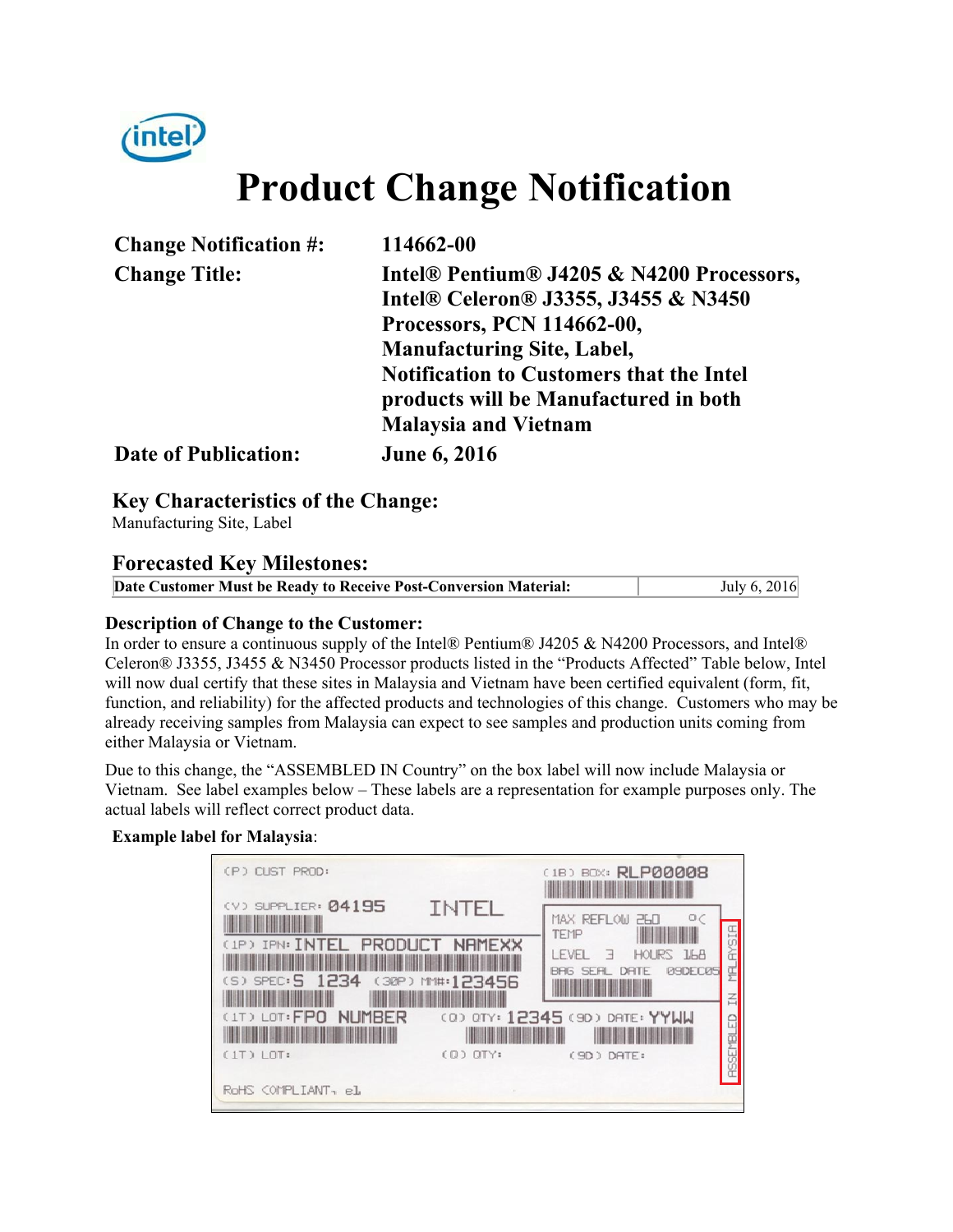**Example label for Vietnam**:

| CP XI<br>CUST.<br>PROD:                                                    |                 | (18) BOX: RLX00037<br><b>MARITIME IN 1999</b>                                              |                  |
|----------------------------------------------------------------------------|-----------------|--------------------------------------------------------------------------------------------|------------------|
| $(1)$ SUPPLIER: $04195$<br><b>IRE ALLIER</b><br>(1P) IPN: INTEL<br>PRODUCT | INTEL<br>NAMEXX | $\circ$ $\circ$<br>REFLOW<br>MAX.<br>260<br><b>All All A</b><br>₩<br>TEMP                  | 医三               |
| (S) SPEC: 5<br>1234                                                        | (30P) MH:123456 | I FVFL<br>Е<br>HOURS ILB<br><b>B3JUN1</b><br>BAG<br>SEA.<br>DATE<br>4<br><b>DEL TELETI</b> | <b>SIL</b>       |
| (1T) LOT: FPO<br>NUMBER<br><b>THE REAL PROPERTY OF A SET OF A SET OF A</b> | <b>THE REAL</b> | (0) OTY: 12345 (9D) DATE: YYUU<br><b>All Research</b>                                      | E                |
| (1T) LOT:                                                                  | (Q) QTY:        | (SD) DATE:                                                                                 | <b>RESEMBLED</b> |
| RoHS (OMPLIANT, el                                                         |                 |                                                                                            |                  |

#### **Customer Impact of Change and Recommended Action:**

Customers should notify their receiving department of the dual countries which will be providing the manufactured products. It is possible that Customers will receive a shipment of products from both sites, Malaysia and/or Vietnam. Customers may contact their Intel Field Sales Representative or the contacts listed on the last page of this Product Change Notification appropriate to your geo with questions.

The manufacturing sites are qualified sites, following Intel's Copy Exact (CE!) methodology. Copy Exactly! enables delivery of product from multiple production sites, which operate as a virtual factory that performs consistently and independent of the manufacturing source site. Additional benefits include faster production ramps that improve product availability and improved consistency to quality performance.

Learn more about CE! at http://www.intel.com/content/www/us/en/quality/exact-copy.html web site.

| <b>Marketing Name</b>                             | Processor# | <b>Stepping</b> | <b>Product Code</b> | <b>S-Spec</b>                   | MM#    |
|---------------------------------------------------|------------|-----------------|---------------------|---------------------------------|--------|
| Intel <sup>®</sup> Pentium <sup>®</sup> Processor | N4200      | <sub>B0</sub>   | FH8066802979703     | SR <sub>2</sub> Y <sub>9</sub>  | 951483 |
| Intel® Celeron® Processor                         | N3450      | <sub>B0</sub>   | FH8066802979803     | S R <sub>2</sub> Y <sub>A</sub> | 951484 |
| Intel® Celeron® Processor                         | N3350      | <sub>B0</sub>   | FH8066802980002     | S R <sub>2</sub> Y <sub>B</sub> | 951485 |
| Intel® Celeron® Processor                         | J3355      | B <sub>0</sub>  | FH8066802986000     | S R <sub>2</sub> Y <sub>C</sub> | 951489 |
| Intel® Celeron® Processor                         | J3455      | <sub>B0</sub>   | FH8066802986102     | S R <sub>2</sub> YD             | 951490 |
| Intel <sup>®</sup> Pentium <sup>®</sup> Processor | J4205      | B <sub>0</sub>  | FH8066802986200     | S R <sub>2</sub> Y <sub>E</sub> | 951491 |

#### **Products Affected / Intel Ordering Codes:**

## **PCN Revision History:**

| <b>Date of Revision:</b> | <b>Revision Number:</b> | <b>Reason:</b>           |
|--------------------------|-------------------------|--------------------------|
| June 6, 2016             | 00                      | Originally Published PCN |